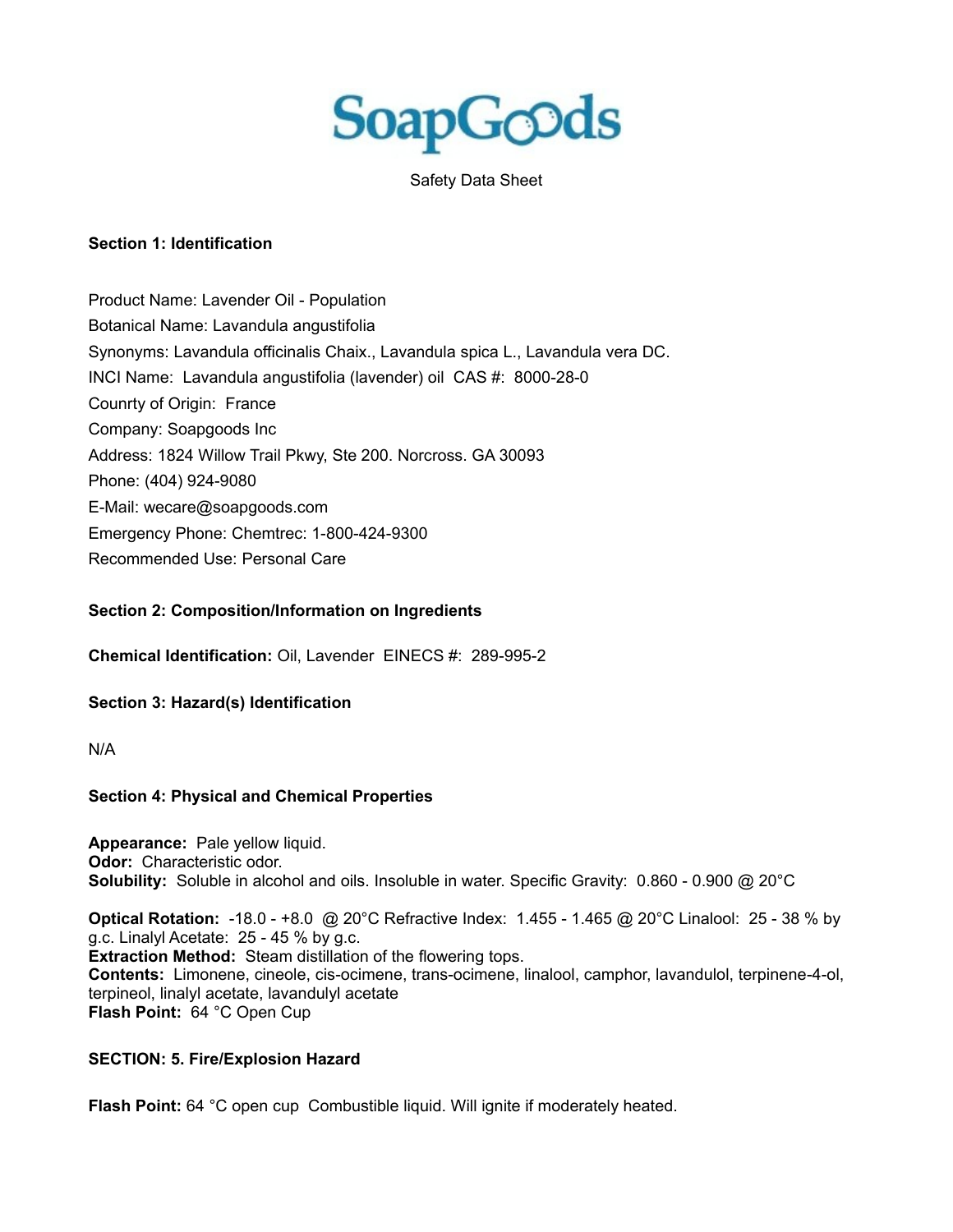### **SECTION: 6. Reactivity/Stability Data**

**Reactivity:** Stable.

**Decomposition:** When heated to decomposition produces toxic fumes and carbon monoxide smoke.

# **SECTION: 7. Toxicological Properties**

Oral (rat), LD50 >5.0 g/kg

Dermal (rabbit), LD50 >5.0 g/kg 8. Preventive Data:

**Spillage:** Absorb spills, cover with an inert, non-combustible, inorganic absorbent material, and remove to an approved disposal container.

**Fire:** Recommended extinguishing media - CO2, foam and dry chemicals. DO NOT use direct water jet on burning material.

**Environment:** Keep away from drains, surface and ground water.

**Storage:** Store in cool, dry and well ventilated area protected in tightly closed container away from sources of ignition, heat and sunlight. Keep air contact to minimum. 9. First Aid Measures: Eye contact: Flush with water for at least 15 minutes. Call physician if irritation persists.

**Inhalation:** Remove to fresh air. Avoid casual breathing.

**Ingestion:** Rinse mouth and consult a physician immediately. Never-give anything by mouth if victim is unconscious, is rapidly-losing consciousness, or is convulsing. Skin contact: Remove contaminated clothing. Wash with soap and plenty of water. 11. Individual Protection (For Industrial and Bulk Container Use): Use safety glasses. Avoid breathing in product by ensuring good ventilation when handling. Avoid skin contact by using chemical resistant gloves.

### **Section 8: Exposure Controls/Personal Protection**

**Eyes Protection:** Use safety glasses.

**Respiratory Protection:** Avoid breathing in product by ensuring good ventilation when handling.

**Protective Gloves:** Avoid skin contact by using chemical resistant gloves.

**Protective Clothing:** Use of chemical resistant clothing is recommended.

**Protective Equipment:** An eyewash fountain and / or safety shower should be available in the work area. Acceptable industrial hygiene practices should be maintained.

**Note:** These Precautions are for room temperature handling. Use at elevated temperature or aerosol / spray applications may require additional Precautions.

## **Section 9: Physical and Chemical Properties**

**Appearance:** Pale yellow liquid. **Odor:** Characteristic odor. **Solubility:** Soluble in alcohol and oils. Insoluble in water. **Specific Gravity:** 0.880 - 0.900 @ 20°C **Refractive Index:** 1.455 - 1.465 @ 20°C

**Optical Rotation:** -18 - +8.0 @ 20°C **Extraction Method:** Steam distillation of the flowering tops.

## **Section 10: Stability and Reactivity**

**Stability:** Chemically stable. This material presents no significant reactivity hazard. **Conditions to Avoid:** Avoid sparks, flame and excessive heat.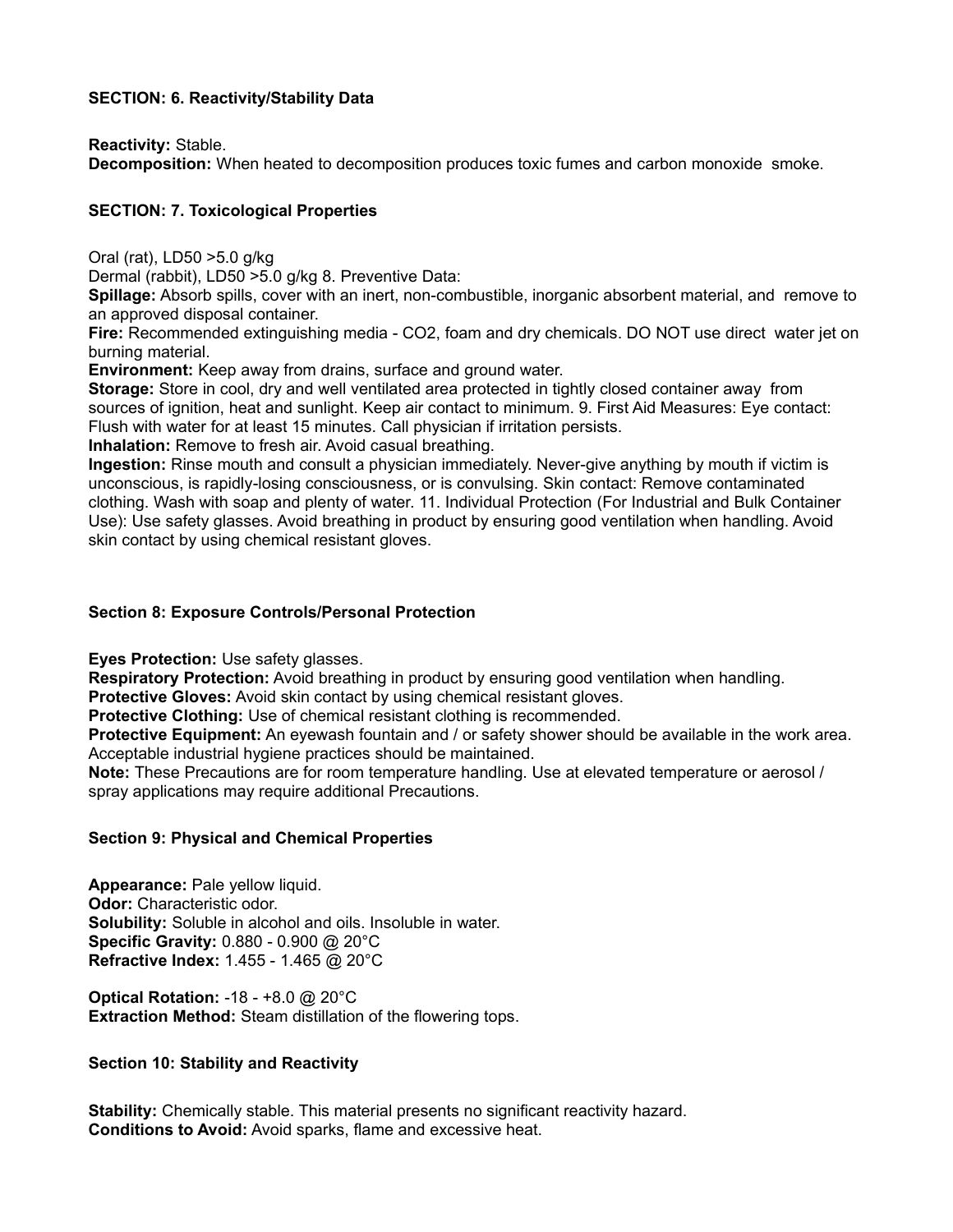**Materials to Avoid:** Strong oxidizing agents. **Flammability:** Combustible liquid. **Hazardous Polymerization:** Will not occur. Hazardous Combustion or None known. **Decomposition Products:** When heated to decomposition produces toxic fumes and carbon monoxide smoke.

### **Section 11: Toxicological Information**

**Inhalation:** Inhalation of high concentrations of vapor may result in irritation of eyes, nose and throat, headache, nausea, and dizziness.

**Skin Contact:** Repeated or prolonged contact can cause redness, irritation and scaling of skin (Dermatitis). Adverse skin effects should be prevented by normal care and personal hygiene

**Eye Contact:** May irritate eyes.

**Ingestion:** Low order toxicity causing irritation of the stomach and intestines which results in nausea and vomiting. Medical Conditions Aggravated by Exposure: May aggravate dermatitis, psoriasis and other skin conditions.

**Chronic Toxicity:** May cause allergic reactions on skin

**Carcinogenicity Data:** None of the components of this material are listed as a carcinogen.

**Reproductive Toxicity:** No adverse effects on reproduction are known. Acute Toxicity Values: No data is currently available.

### **Section 12: Ecological Information**

Very toxic to aquatic organism may cause long-term adverse effects in the aquatic environment. Avoid any pollution of ground, surface or underground water.

### **Section 13: Disposal Considerations**

Incineration or sanitary landfill in accordance with local, provincial and federal regulations. Check with disposal expert to insure compliance

### **Section 14: Transport Information**

**Chemical Identification:** Terpene hydrocarbons **UN No.** 2319 **Packaging Group:** III Class: 3 EINECS: FEMA: N/A FDA: N/A **US DOT Shipping Description:** Check appropriate authority **IATA Shipping (Air):** Check appropriate authority **IMDG Shipping Description:** Check appropriate authority

### **Section 15: Regulatory Information**

**WHMIS (Canada):** N/A **HMIS (USA):** Health Hazard - 0 Fire Hazard -3 Reactivity - 0 **Section 16: Other Information**

### Disclaimer

Soapgoods it's affiliates and any other officers, directors or employees, agents, third-party content providers, merchants, sponsors, licensors or the like (now referred to as Soapgoods) cannot anticipate all